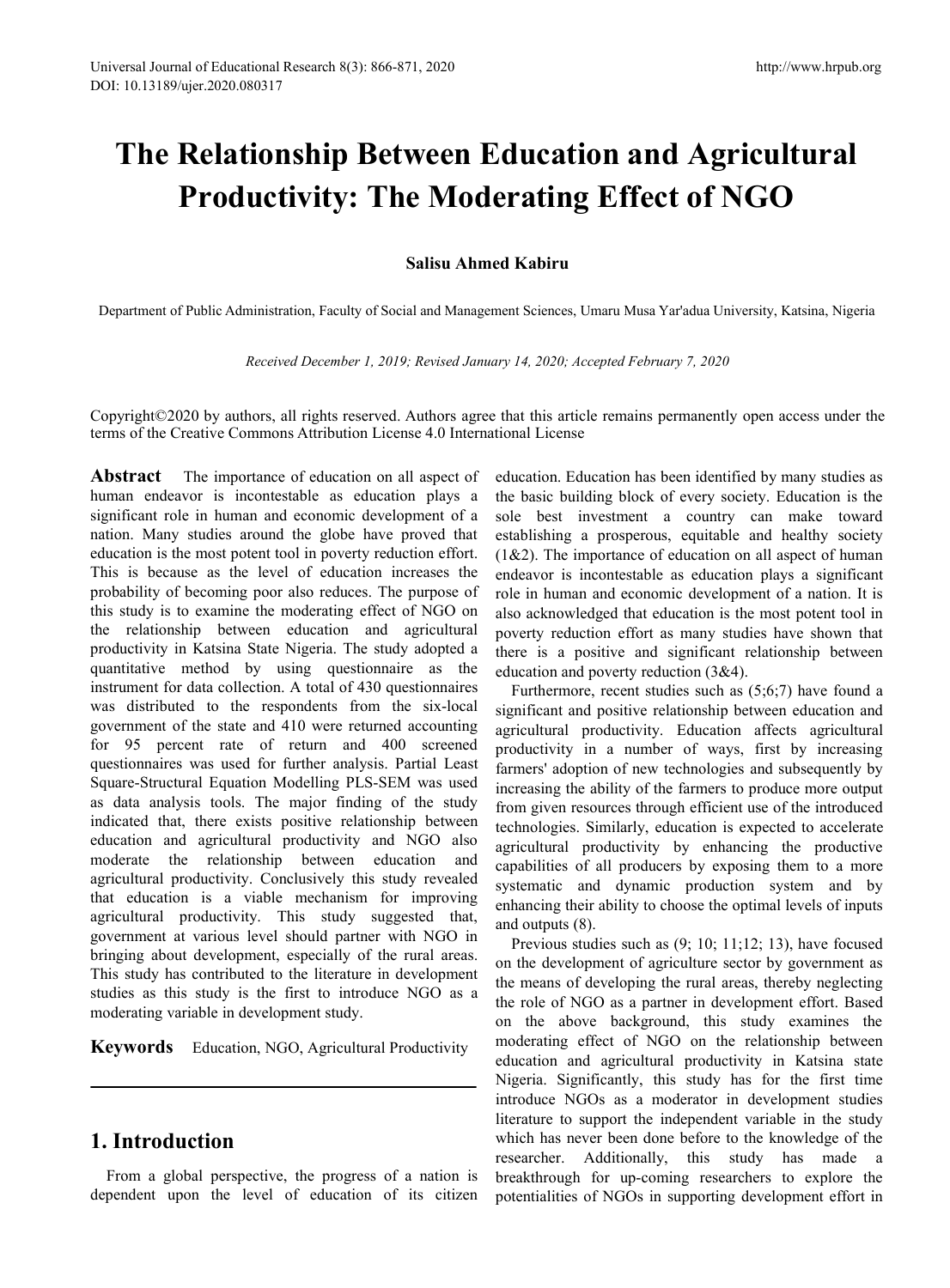other regions which will invariable add knowledge to development studies literature globally. Moreover, for the first time, these two variables were combined in a single model and found their relationship which was hitherto not been done. In addition, the construct of this study and their relationship were majorly investigated in Western and Asian context. Investigating the construct in a different context which is Katsina state Nigeria is another uniqueness of this study.

# **2. Literature Review**

Academic study on modern NGOs was a recent development, as the first set of academic literature on NGOs emerged in 1990s, such as the work of (14), (15), and (16). While these works were mainly case studies in approach, substantial number of these studies that were available on the net were conducted in the Western context which has a different perception of rural development, thus creating a vacuum to be fill from other contextual perspective such as Africa and Asia.

The following decades witnessed a tremendous increase of literature on NGO from both Europe and Asia such as the works of (18), and (19). The second-generation of scholars were also skewed to the West, while in Africa, study on NGOs was scanty up to this time as to the knowledge of the scholar, only few studies were conducted on NGOs in Africa such as the work of  $(1)$ , and recently by  $(2)$  in Ghana. Based on this background, this present study was conducted in West Africa Nigeria, in order to expand the frontier of knowledge from a different and a newer context.

The role of NGOs in both urban and rural development has been recognized by the United Nation and the World Bank by officially listing some NGOs as development partners. NGOs have played a significant and key role in advocating for sustainable development at the international level which led to the initiation and implementation of Millennium Development Goal (MDG) in the beginning of the 1990s. NGOs have been in the fore front in the campaign for the eradication of poverty, especially in low income countries as well as agitation for the eradication of hunger, diseases, environmental degradation, and areas were selected from where the sample was drawn. employment generation (1).

In a study conducted by (20) NGOs have been found to be a key factor for the successful development of farmer cooperatives in Northwest of China. In a related study conducted in Zimbabwe by (21), it was found that NGOs contributed significantly towards the improvement of the livelihoods of farmers in ward 5 of Mutasa District in Manicaland Province of Zimbabwe. A recent study by (22) found that, NGOs contribution to agricultural development centers not only on farm implement, but they venture into areas of research, extension services, technology transfer, institutional capacity development, innovation and effective

policy implementation mechanism.

In a study by  $(23)$ , it was found that NGOs has contributed to the development of agriculture in rural Rwanda ranging from extension work to the distribution of agricultural inputs, increasing agricultural production, revenues, and food security. It was also found that, within the agricultural sector, NGOs were involved in poverty reduction programs as well as improving the quality of life of the most vulnerable poor. NGOs also engage in eradication of injustice, and promoting greater equity, peace, and reconciliation.

(24) investigated the role of NGOs in agricultural development in coastal region of Kenya, and 11 out of 25 NGOs that were in the region were found to be active in agricultural development. The study also found that, NGOs were able to trained 39 extension officers among the rural people, and they were also able to establish contact with 196 farmer groups that comprises 5,320 farmers. It was also found that, the NGOs participate in other field such as health, water, and micro-enterprise development.

Based on the above literature, the following hypotheses were postulated as follows:

*1.There issignificant relationship between education and agricultural productivity*

*2.NGO moderate the relationship between education and agricultural productivity*

# **3. Methodology**

Specifically, the population of this study consist of all the 34 local governments of Katsina which stand at five million eight hundred thousand five hundred and eight four people as at the last population census of 2006. Katsina state is located in the North-Western part of Nigeria, bordering with Kaduna by the West, Kano by the East, Sokoto and Zamfara by the South and Niger republic by the North. In order to select the sample from the population, the population of this study was divided into three Senatorial Zones, zone A, consist of 11 local governments areas, Zone B consist of 11 local government while Zone C consist of 12 local government, and in each of the zones two local government Multistage and purposive sampling techniques were used in drawing the sample. The multistage sampling cluster design is useful when a researcher is faced with a large population (25;26; 27; 28).

By using (29) sampling technique 384 was arrived as the sample size of the study, however, in order to make the sample more representative and avoid the issues of bias, sampling error, and non-responses as suggested by  $(30),(31)$ , and (32), the sample was increased to 430 and after data screening a useable 400 responses was used for analysis. The distribution of sampling is indicated in table 1 below.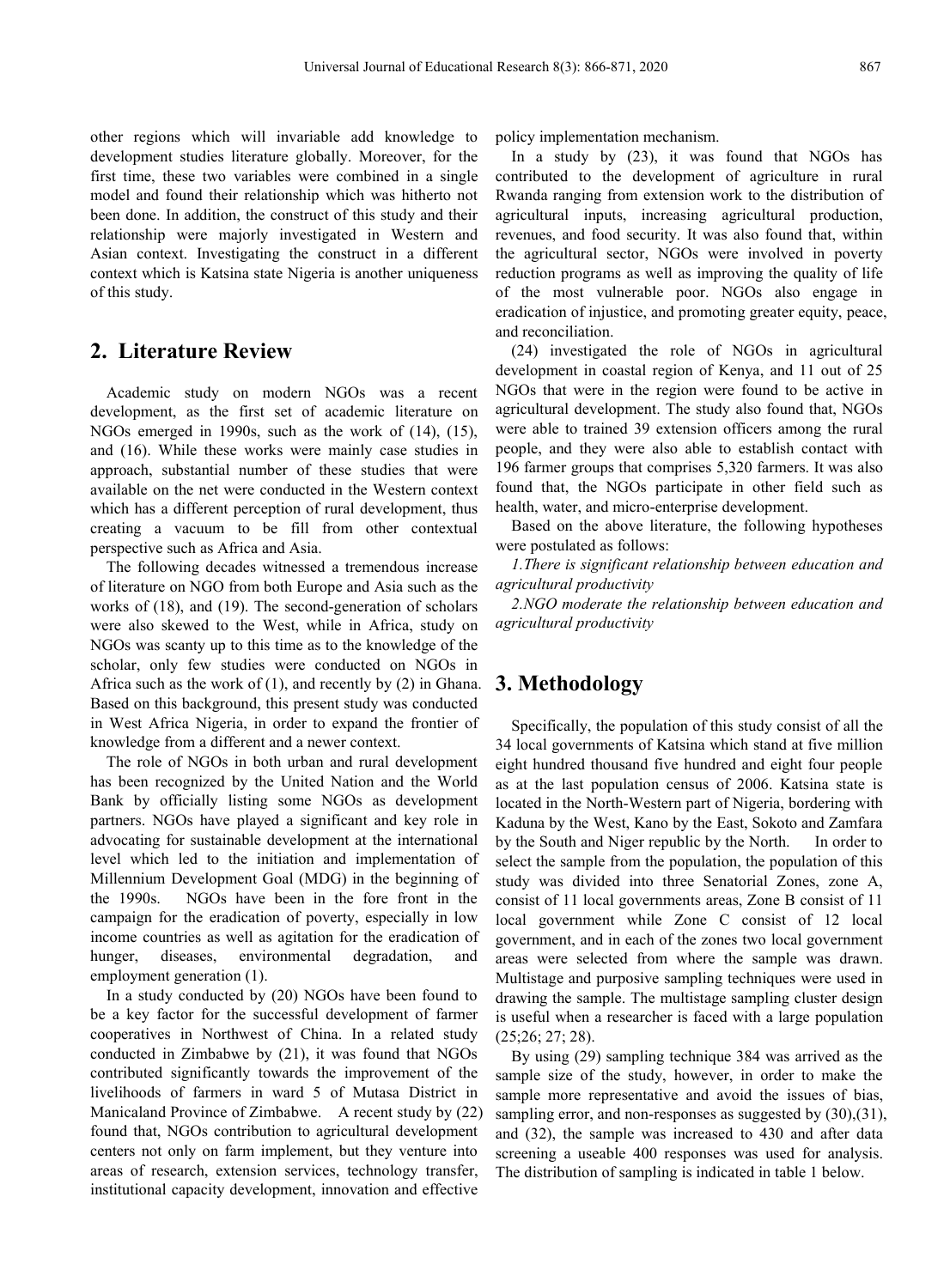| Local Areas | Population | Sample Size | was d   |
|-------------|------------|-------------|---------|
| Jibia       | 167,435    | 63          | contril |
| Batagarawa  | 189,059    | 71          | the se  |
| Daura       | 224,884    | 85          | throug  |
| Mashi       | 171,070    | 64          | conve:  |
| Danja       | 125,481    | 47          | quanti  |
| Sabuwa      | 140,679    | 54          | and va  |
| Total       | 1,018,608  | 384         |         |
|             |            |             |         |

**Table 1.** Distribution of Sample Size

# **4. Data Analysis**

The statistical tool adopted for this study is PLS-SEM as it's the most widely used tool of analysis in social and behavioral sciences disciplines in analyzing relationship between and among complicated variables. Additionally, PLS exhibit strong statistical accuracy and reliability than other statistical tool having the power to run multiple regression analysis simultaneously (33Tabri,).

# **5. Result and Discussion**

The result and discussion of the analysis of the relationship between the construct of this study will be in two segments, the first part will discuss the result of the measurement model analysis, while the second part will discuss the result of the analysis of the structural model.

### **6. Measurement Outer Model**

The assessment of the measurement model was done in

Local Areas | Population | Sample Size | was determined where each item indicate a significance Daura 224,884 85 through construct reliability test (composite reliability, Mashi 171,070 64 convergent validity, and Cronbach Alpha). It is essential in Danja 125,481 47 quantitative research to meet the requirement for reliability Sabuwa 140,679 54 and validity before further analysis is carry (34 Hair,). steps, in the first step the internal consistency of the items contribution in measuring the variable or construct, and in the second step, the measurement model was verified

**Table 2.** Construct reliability and validity

| Construct   | Items          | Loadings | <b>CA</b> | rhe   | <b>CR</b> | <b>AVE</b> |
|-------------|----------------|----------|-----------|-------|-----------|------------|
| Agriculture | A <sub>1</sub> | 0.721    | 0.762     | 0.775 | 0.847     | 0.581      |
|             | A10            | 0.737    |           |       |           |            |
|             | A11            | 0.787    |           |       |           |            |
|             | A6             | 0.802    |           |       |           |            |
| Education   | E1             | 0.814    | 0.922     | 0.932 | 0.939     | 0.721      |
|             | E <sub>2</sub> | 0.838    |           |       |           |            |
|             | E3             | 0.798    |           |       |           |            |
|             | E4             | 0.894    |           |       |           |            |
|             | E <sub>5</sub> | 0.926    |           |       |           |            |
| NGO         | N1             | 0.795    | 0.882     | 0.898 | 0.913     | 0.678      |
|             | N <sub>2</sub> | 0.838    |           |       |           |            |
|             | N <sub>3</sub> | 0.811    |           |       |           |            |
|             | N4             | 0.892    |           |       |           |            |
|             | N <sub>5</sub> | 0.777    |           |       |           |            |

For this study to meet the measurement validity requirement, convergent validity was carry out by assessing the loadings, average variance extracted (AVE) and composite reliability (CR) as well. As indicated in table 2, the loadings were all above the standard value of 0.4 (35,).The CR,CA,and rho- were all greater than 0.6,similarly, AVE value was greater than the threshold of 0.5 (35 Hair,).



**Figure 1.** Measurement model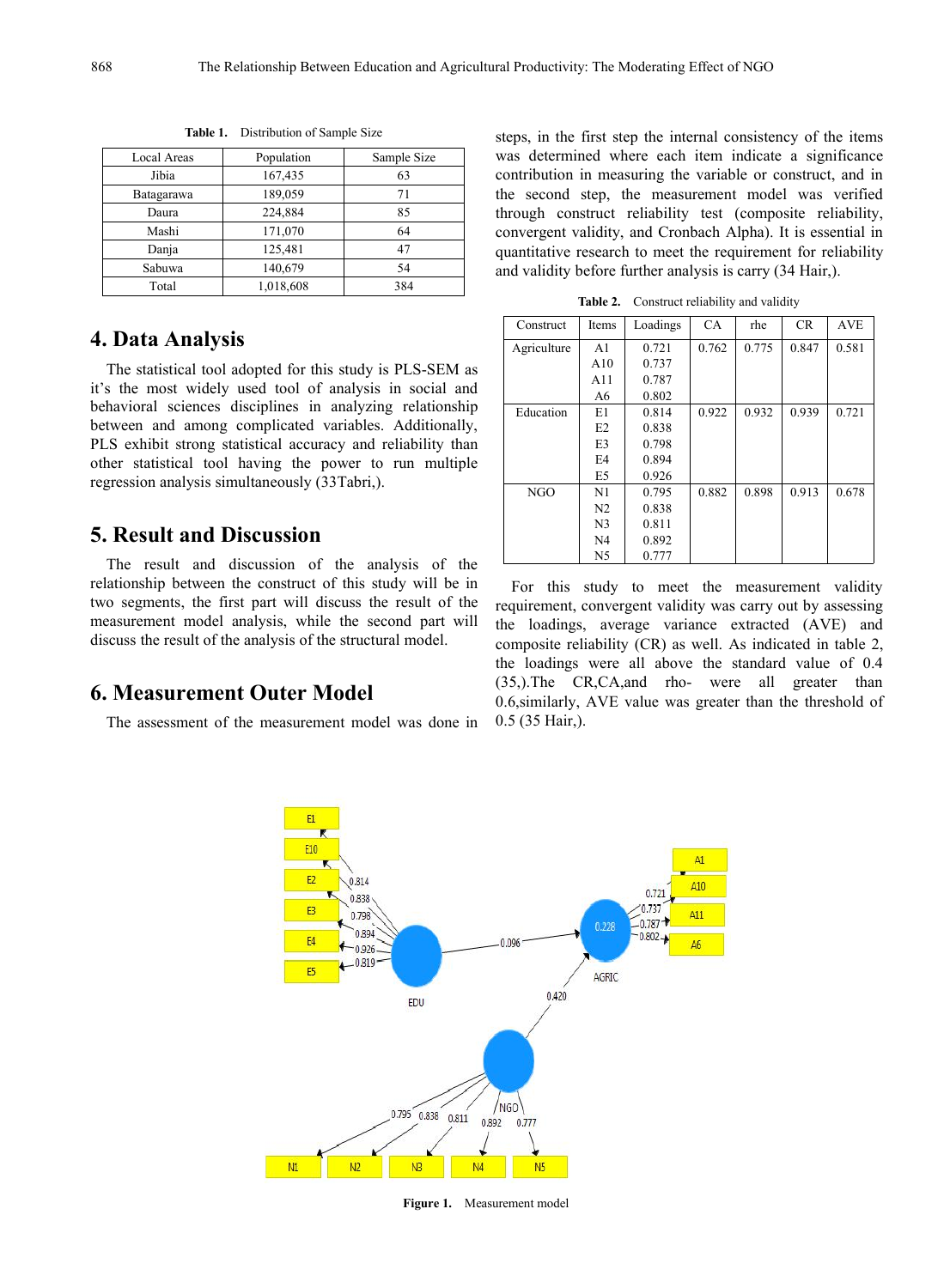This study determined the direct relationship between education and agricultural productivity using bootstrapping and the result of the analysis indicates that there exist positive relationship,  $STD=0.057$ ,  $TV=4.390$ ,  $P=0.000$ , therefore the first hypothesis which saysthere issignificant relationship between education and agricultural productivity was supported. The moderating effect was also analyzed and result shows that,  $STD=0.025$ ,  $TV=5.054$ ,  $P= 0.000$ , and therefore, the hypothesis which says NGOs moderates the relationship between education and agricultural productivity is supported. The result of this analysis is indicated in table 3 and figure 2 respectively.

**Table 3.** Result of the structural model assessment (hypothesis testing

| Relationship     | Std   |       | P<    | Decision     |
|------------------|-------|-------|-------|--------------|
| Education        | 0.057 | 4.390 | 0.000 | Significance |
| Effect           | 0.025 | 5.054 | 0.000 | Significance |
| NGO <sub>s</sub> | 0.038 | 1.145 | 0.000 | Significance |



**Figure 2.** Structural Model

# **7. Discussion, Implication, Limitation, Future Research**

Using the PLS statistical tool, this study has investigated the direct relationship between education and agricultural productivity and the moderating effect of NGOs between education and agricultural productivity. The PLS-SEM is a statistical soft-ware application which most widely used in the social sciences field. One of the advantages of PLS-SEM is its ability to perform multiple regression analysis simultaneously on two or more variables accurately. Using the PLS-SEM application this study, has established, the relationship between education and agricultural productivity which was analyzed through bootstrapping and the result indicated a significant relationship as shown in table 3 and figure 2 respectively. The moderating effect was analyzed, and the result reveal that, NGOs moderate the

relationship between education and agricultural productivity significantly.

The result which indicated that, STD 0.057, TV 4.390, P 0.000 has proved that there is significant relationship between education and agricultural productivity, and it has yet provided another evidence that, education is a leeway for agricultural productivity and this finding is in line with the theoretical and empirical findings from other studies..

# **8. Implication of the Result**

One of the major explicit implication for policy makers on agricultural productivity and by extension rural development as drawn from this study is that, education has a significant influence on agricultural productivity which implies that, the more people are educated the more productive they could become. Hence, government should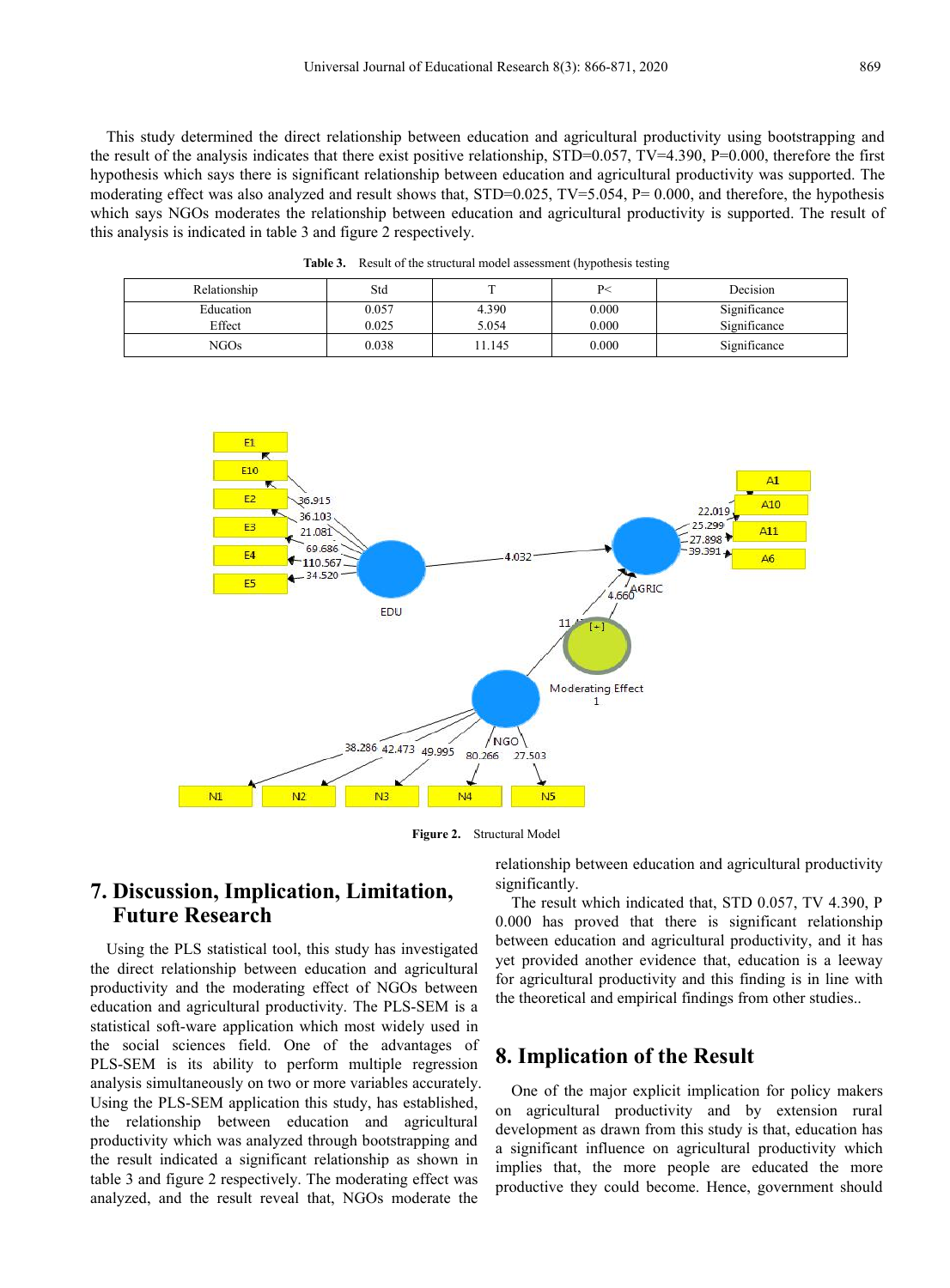provide more school in the rural areas to reduce the rate of illiteracy among the rural dwellers. Another implication as drawn from the finding of this study, was that NGOs, play a significant role in helping rural people to enhance their agricultural productivity, as such government should explore avenue of attracting more NGOs to work together as partners in development thrive.

# **9. Limitation, and Future Research**

One of the limitations of this study was that, its correlational in nature which is confined to establishing relationship among and within variables without causal relationship. Future study should consider investigating the [7] causal relationship to overcome this limitation. This study is a cross-sectional study which was carry out within a specified period mostly 3 to 4 years. Future should overcome this limitation by conducting a longitudinal study to compliment the short coming of this study. For the first time NGOs was used as a moderator in the Nigerian context, future study should be carry out in another context to broaden the understanding of the variables to supplement the findings of this study.

### **10. Conclusions**

Conclusively, this study has examined the moderating effect of NGOs on the relationship between education and agricultural productivity. The result from the analysis shows that NGOs moderates the relationship between education and agricultural productivity which implies that the more NGOs participate in the provision of education the more farmers will enhance their agricultural productivity. From the findings of this study, it has been proved that to facilitate and realized rural development objective, government and other sectors must come together and work simultaneously then agricultural productivity will be enhance and by extension rural development.

# **REFERENCES**

- [1] Vivian, J. NGOs and sustainable development in Zimbabwe: No magic bullets. Development and Change, 25, 181-209, 1994
- [2] Bright, E .B. The role of NGOs in rural development: A case study of World Vision Ghana in Mfantesman District. (A project submitted to Department Of Geography And Rural Development Faculty Of Social Sciences, College Of Arts And Social Sciences, Kwame Nkrumah University Of Science And Technology, Kumasi) 2013
- [3] Ullah, A. K. M., & Routray, J. K. Rural poverty alleviation through NGO interventions in Bangladesh: how far is the achievement?. International Journal of Social

Economics, 34(4), 237-248. 2007

- [4] Oladapo, F. M., Adeniyi, I. M., Adebagbo, C. A., & Ayetan, G.. Utilization of some selected wood species in relation to their anatomical features. Global Journal of Science Frontier Research Agriculture and Veterinary, 13(9), 2249-4626, 2013
- [5] Knickel, K., Brunori, G., Rand, S., & Proost, J. Towards a better conceptual framework for innovation processes in agriculture and rural development: from linear models to systemic approaches. Journal of Agricultural Education and Extension, 15(2), 131-146, 2009
- [6] Sicilian,G. Urbanization strategies, rural development and land changes in China: a multi-level integrated assessment. Land Use Policy, 29 (4),165-178, 2012
- Hamzel, B. Education for rural development a new paradigm shift. Journal of Administrative Studies.5,(9),1133-1140, 2014
- [8] Kabiru, S. A., & Arshad, R.. The Effect of Education on Agricultura Productivity: Implication for Rural Development. Studies, 1(6), 28-35. 2019
- [9] Dethier, J. J., & Effenberger, A.. Agriculture and development: A brief review of the literature. Economic Systems, 36(2), 175-205. 2012
- [10] Chimhowu, A. Aid for agriculture and rural development in the global south: A changing landscape with new players and challenges (WIDER Working Paper.No. 2013/014). Retrieved from the state of  $\sim$  from the state of  $\sim$  from the state of  $\sim$  from the state of  $\sim$  from the state of  $\sim$  from the state of  $\sim$  5.5  $\mu$  from the state of  $\sim$  5.5  $\mu$  from the state of  $\sim$  5.5  $\mu$  f https://scholar.google.com/scholar?hl=en&as\_sdt=0%2C5& q=Chimhowu%2C+A.+%282013%29.+Aid+for+agriculture +and+rural+development+in+the+global+south%3, 2013
- [11] Chambers, R. Rural development: Putting the last first. London: Routledge. 2014
- [12] Petrascu, S. The impact of investment management on the evolution of the agri-food export in the Republic of Moldova. Series" Management, Economic Engineering in Agriculture and rural development, 15(2), 255-258. 2015
- [13] Parihar, S. S., Mishra, B., & Rai, D. P.. Sustainable models of information technology for agriculture and rural development. Indian Research Journal of Extension Education, 10(1), 20-23. 2016
- [14] Clark, J. (1991). Democratising development: The role of voluntary organizations. London: Earthscan. 1991
- [15] Korten, F. F. & Bagadion, B. U (1991). Developing irrigators' organizations: A learning process approach. Putting people first: Sociological variables in rural development, 2, 73-112. 1991
- [16] Fowler, B. Pierre Bourdieu and cultural theory: Critical investigations (Vol. 48). Sage. 1997
- [17] Hilhorst, D. (2003). The real world of NGOs: Discourses, diversity and development. London: Zed Books. 2003
- [18] Igoe, J., & Kelsall, T. (Eds.).. Between a rock and a hard place: African NGOs, donors and the state. Carolina Academic Press. 2005
- [19] Garnevska, E., Liu, G., & Shadbolt, N. M. (2011). Factors for successful development of farmer cooperatives in Northwest